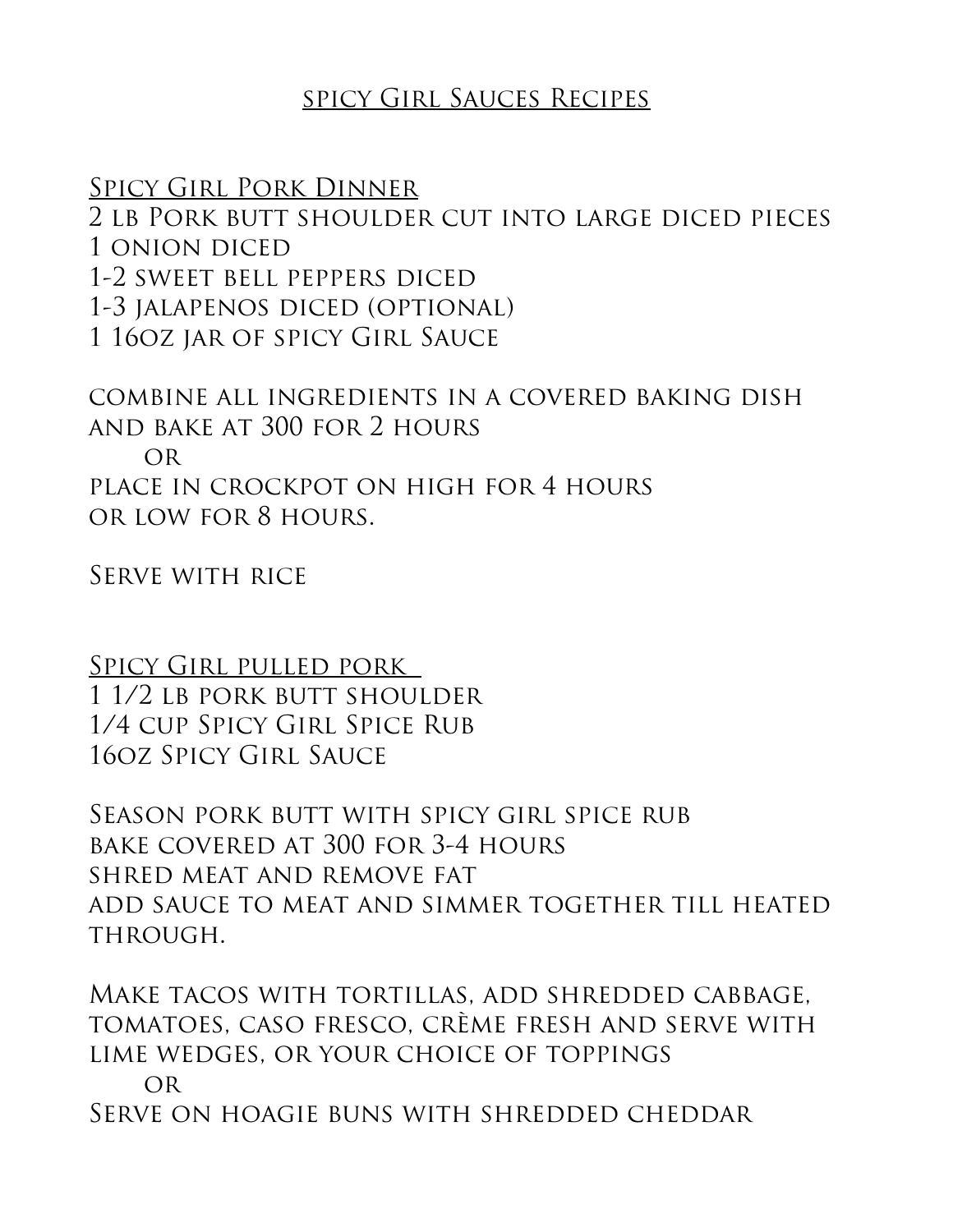Spicy Girl Wings

2 lbs of Chicken Wings\*\* ¼ cup of Spicy Girl Spice rub 12oz of Spicy Girl Sauce

Mix chicken and Spicy Girl Spice Rub marinade 2 hours or over night Broil in oven at 400 for 25-30 minutes use roasting pan (sprayed with cooking oil) turning half way through

warm Spicy Girl Sauce in sauce pan, toss wings in sauce to coat.

If making larger amounts for a party a crock pot is a good way to keep them at serving **TEMPERATURE** 

\*\* cut wings apart at joints with a sharp knife and discard the tips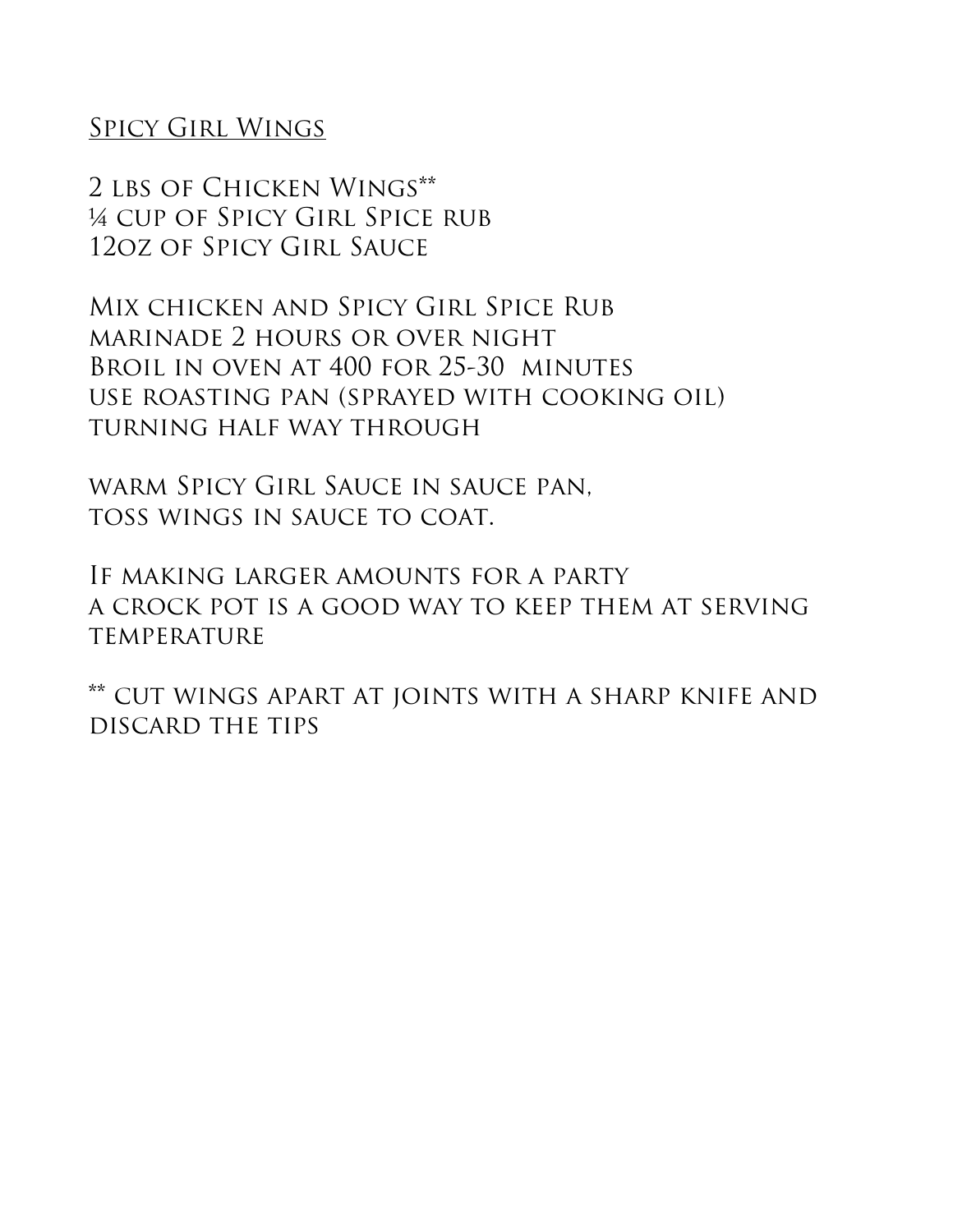## Quick Spicy Girl Chicken Dinner

1 rotisserie chicken de-boned 12-16oz Spicy Girl Sauce optional additions: 1 onion diced 1 sweet bell pepper diced 1-2 jalapeno diced

saute onions and peppers in a small amount of olive oil, cook till tender add deboned chicken and enough sauce to cover. Heat through.

Make tacos with tortillas, add shredded cabbage, tomatoes, caso fresco, crème fresh and serve with lime wedges, or your choice of toppings or

Serve on toasted hoagie buns with shredded **CHEDDAR** 

## Spicy Girl pork and Sweet Potato Stir-Fry

¼ cup thinly sliced onion 1 large sweet potato (about ¾ lb) 1 medium Granny Smith apple ¾ lb of lean pork strips for stir-frying 3 TBS Spicy Girl Spice Rub 1TBS olive oil 1/3 cup apple juice

Quarter and thinly slice the sweet potato. Cook sweet potato in salted boiling water till tender. Cut apple into 16 wedges. Sprinkle Spicy Girl